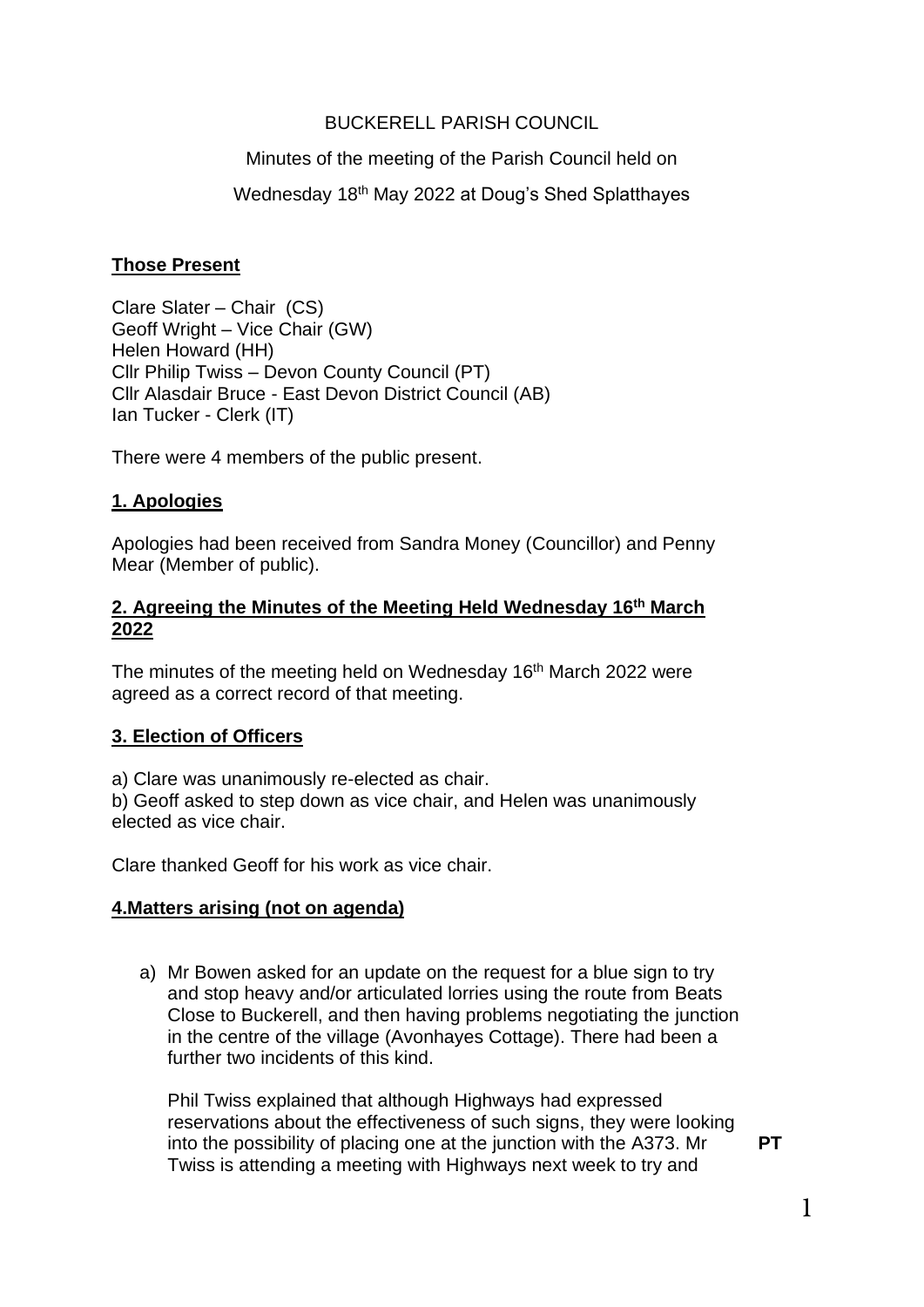expedite the matter and has offered to pay for the sign out of his budget.

**b)** Several residents had raised concerns about noise from a business being conducted along Curscombe Lane. Alasdair had been passed details and would report back. **AB**

### **5. Declarations of interest**

There were no declarations of interest.

#### **6. Public questions**

- a) The junction at Weston Cross was again raised as being of concern with vehicles parking on the corner. Phil will speak to his opposite number in DCC with responsibility for Awliscombe and Weston to assess what might be done.
	- **PT**
- b) A new stile had been built at the footpath which joins the road opposite Glebe Farnhouse, and it was noted that there is no provision **IT** for dogs. In view of uncertainty about this being a requirement the Clerk will contact the Rights of Way officer.

## **7. AGAR Certificate of Exemption**

The meeting **agreed** unanimously that Buckerell Parish Council meets the criteria to be certified as exempt from the requirement for external audit. A copy of the Certificate will be sent to the external auditor and posted on the Parish Council website. **IT**

#### **8. Annual accounts and Internal Audit**

The meeting unanimously **approved** the annual accounts and noted the internal audit kindly conducted by Roy Williams. Copies will be posted on the Parish Council website. **IT**

#### **9. Annual Governance Statement**

The meeting unanimously **approved** the Annual Governance Statement. A copy will be posted on the Parish Council website. **IT**

#### **10. Accounting Statements**

The meeting unanimously **approved** the Accounting Statements for the years 2021/2022. A copy will be posted on the Parish Council website. **IT**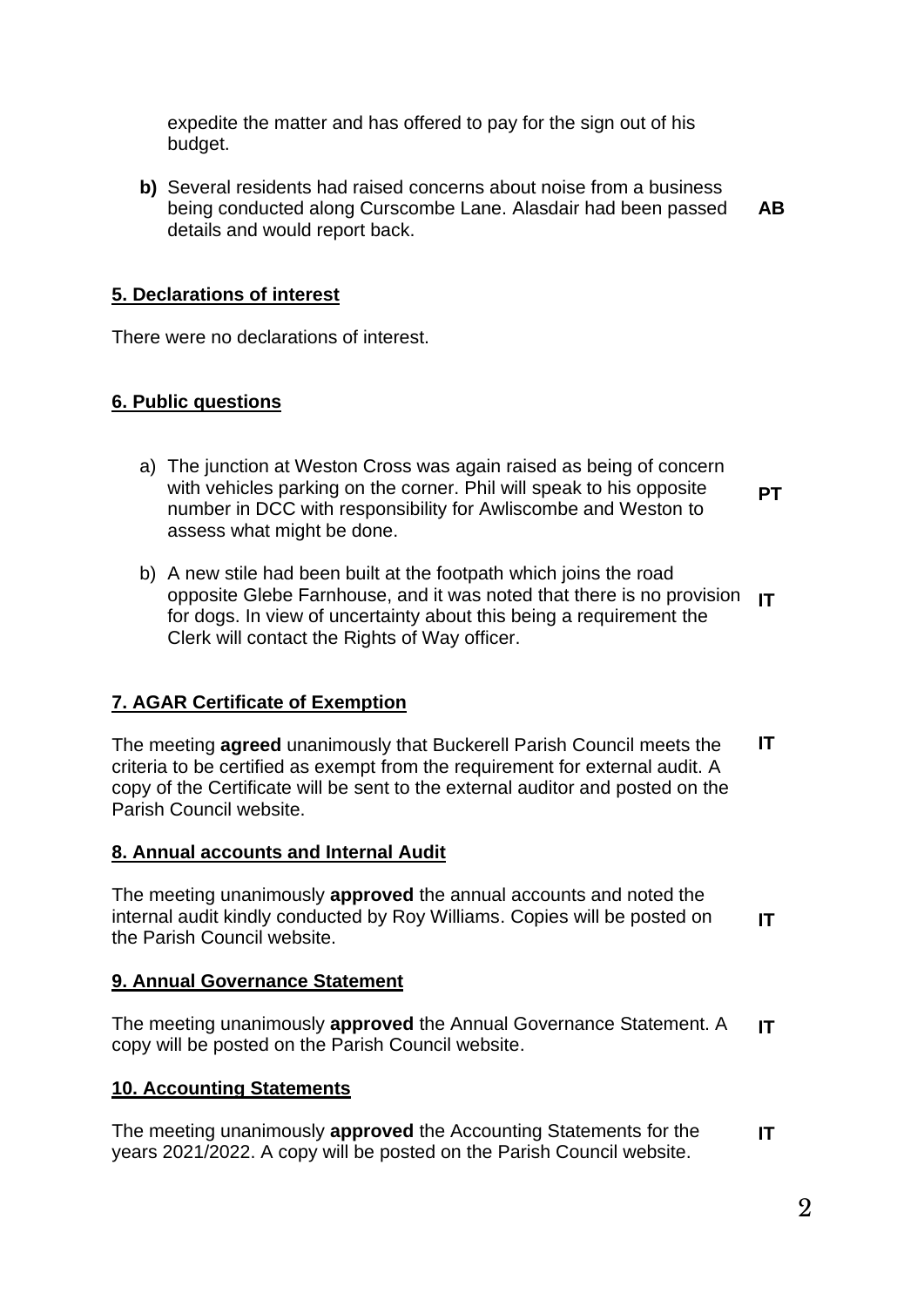# **11 Finance and Governance**

Balance at bank £8254.03 at 21<sup>st</sup> April 2022

## a) Payments **approved** -

| Ian Tucker - Clerk's pay Jan - March 2022                 | £113.47                                      |
|-----------------------------------------------------------|----------------------------------------------|
| Devon Association of Local Councils Membership<br>Renewal | £63.31                                       |
| Ian Tucker - Wordpress website annual renewal             | £36                                          |
| Steve Triner – Village Maintenance – Quarterly Charge     | £95.25                                       |
| Annual Insurance Renewal                                  | £163.26                                      |
| Doug Cowan - Venue Hire                                   | £20.00                                       |
| Platinum Jubilee Financial Support for community event    | £230 for pig<br>plus up to £70<br>venue hire |

All the above payments were **AGREED** unanimously.

## **12. Councillor Philip Twiss – Report**

Phil confirmed again his meeting next week to address the issues raised at item 4 of the agenda, and the need for a blue sign at the A373. **PT** 

He also addressed the issue at item 19 relating to the proposed extension of the 30mph speed limit to the north of the village. He noted that he had obtained approval in principle to this change in December 2021, and he will now be attempting to get this matter completed and will take it to HATOC if necessary (Highway and Traffic Orders Committee at DCC). PT.

Helen asked about the planned resurfacing of Cabbage Lane. Phil confirmed that it is still in the programme of works but talked of the mounting cost pressures on all businesses, including the Council.

## **13. Councillor Alasdair Bruce – Report**

Alasdair submitted the following report –

*"Full council met last week to discuss the issue of returning to in person meetings. Regrettably, the vote was for council to remain meeting via zoom. The EDA believe that this is the way forward irrelevant of COVID numbers, with carbon*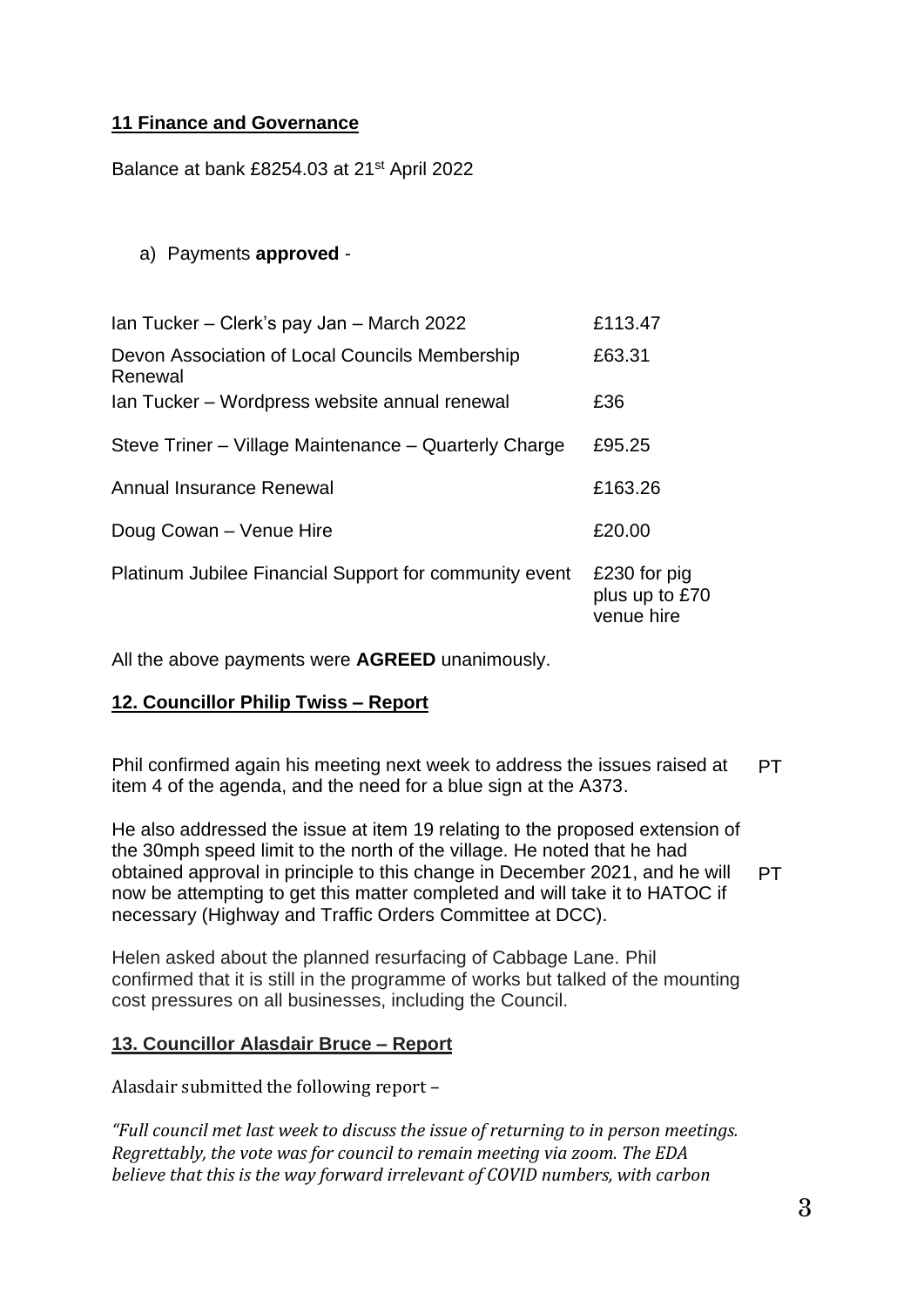*savings and better use of officer time and childcare savings among the arguments presented to support this proposal. The Conservative group voted for a return to meeting in person. I agree with this because, whilst recognising some the advantages of Zoom, l believe the democracy is best served by public debate in a physical forum. Council meeting are a formal affair which is not achieved by sitting in front of a computer screen with a cup of coffee and all the distractions of home life. There is also the issue of connectivity. If for whatever reason my signal goes down during a debate l would be unable to influence the debate nor cast my vote. This denies me the right to discharge my duty as a Cllr for which l was elected to do, and for which l receive an allowance to offset extra expense. So, unless something dramatic occurs East Devon District Council meetings will now remain on zoom until October! I would really appreciate the parish committee's thoughts on this, to enable me to add it to my comments when this subject is next visited.*

*Enforcement action by EDDC is, l understand, now underway regarding the Deer Park gym, which opened without planning permission, after the recent application was rejected. The applicant may appeal but would need to show demonstrative reasons to overturn this decision.*

*Not directly related to Buckerell, but commuters from the village may notice the "beautification" of our local railway stations after funding was secured by our county cllr and local groups. Monies will be spent on planting schemes to encourage pollinators and increase biodiversity, and l have been asked with my beekeeping hat on to advise some of them on what plants to choose.*

*Jubilee Oak signs are being rolled out following the successful tree planting scheme headed up by the chair of EDDC."*

## **14.Portfolios**

It was **agreed** that roles should remain the same for the time being as Jo Knight has agreed to be co-opted to the Parish Council at the next meeting. Ian will send her the paperwork and the guide before the meeting.

# **15, Ukraine Crisis**

Councillors noted the donation to the DEC of £500, and after discussion **agreed** to wait and see what happens before considering further support. To be discussed again at the July meeting of the Parish Council.

## **16. Climate Concerns**

Deferred to the July meeting of the Parish Council.

## **17. Queen's Platinum Jubilee Celebrations**

Financial support for a community party had already been agreed in principle by the Parish Council. After discussion it was **agreed** that the **IT**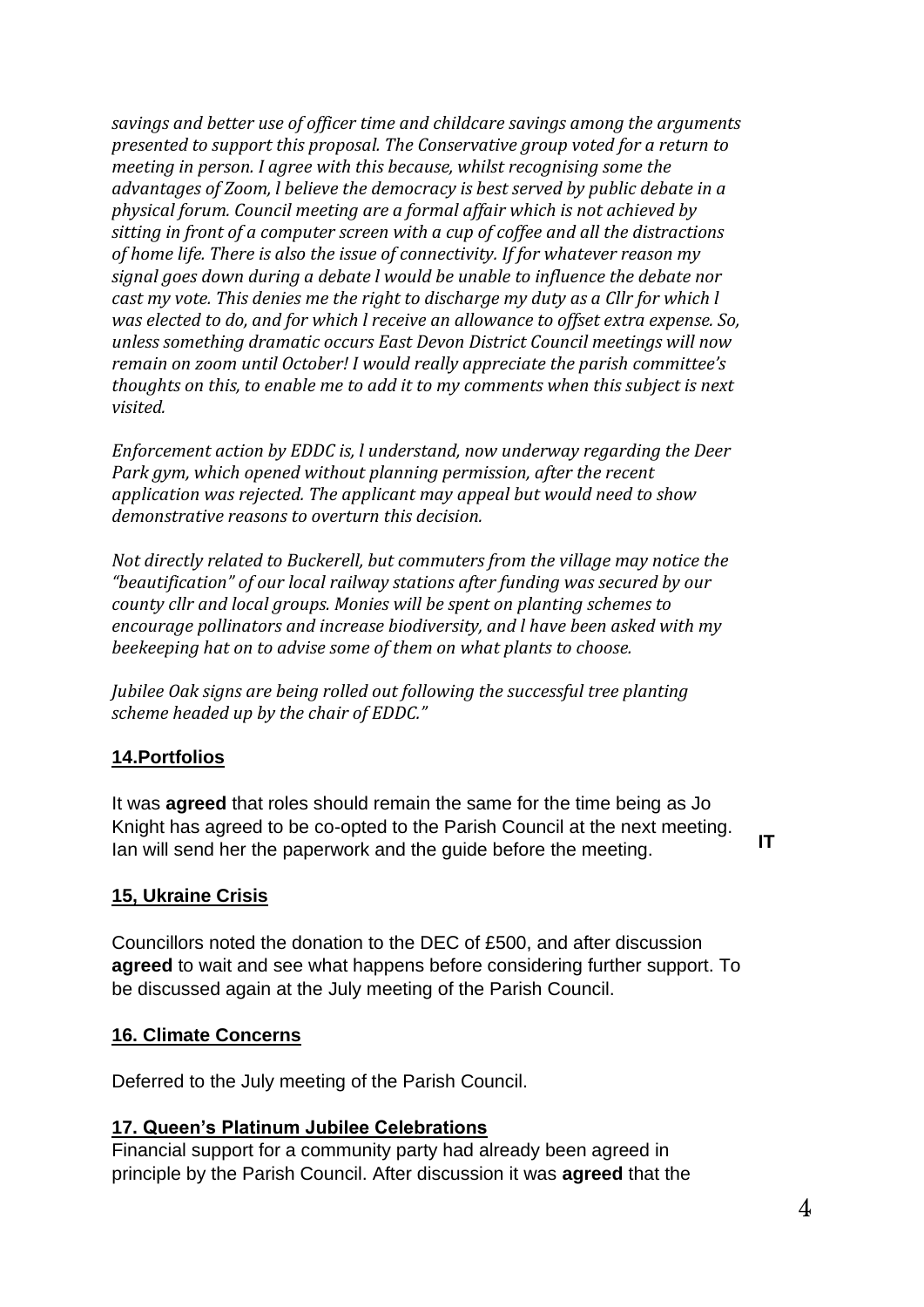**IT**

| 21/2720/FUL - Combehayes. Current position noted.                                                                                                                                                                |    |
|------------------------------------------------------------------------------------------------------------------------------------------------------------------------------------------------------------------|----|
| 22/0934/CPE - Badger Cottage Treaslake - It was agreed that Buckerell<br>Parish Council has no information to support or contradict the application.<br>However the internal doors to the main house were noted. | IT |
| Sunningdale – The Clerk was asked to write to the Planning Officer<br>expressing concerns about the project being compliant.                                                                                     | ΙT |
| Deer Park Farm Gym - Alasdair is taking this forward with Planning.                                                                                                                                              |    |
| <u>19. Roads Report</u>                                                                                                                                                                                          |    |
| Roads issues had been covered at item 12 of the agenda, and Phil is taking<br>the matter forward.                                                                                                                |    |
| 20. Trees, Footpaths, Hedgerows and Drains                                                                                                                                                                       |    |
| a) A Jubilee Memorial tree had been planted outside the Old Rectory,<br>and it was unanimously agreed that Helen would arrange for a<br>suitable plaque to be supplied by a local trader at a cost of £75.       | HH |
| b) Helen would also follow up the bulk supply of trees for individuals to<br>plant in Autumn.                                                                                                                    | ΗH |
| The District Council had not as yet supplied a plaque to go with the<br>C)<br>memorial oak tree in the churchyard. The Clerk will chase this.                                                                    | ΙT |

- d) Helen noted reports from villagers that dog faeces were not being properly picked up and disposed of near the War memorial and along Cabbage Lane. It was **agreed** that Helen would explore signage to encourage good management of dogs around the village. Clare will liaise with EDDC Street Scene team about whether the existing bins can be used for dog waste, or whether two new bins specifically for dog waste are needed. **HH CS**
- e) Ian will contact Jurassic Fibre about the blue rope left hanging from the trees at Sowton Farm.

Council would pay for the pig at the Hog Roast on Sunday 5<sup>th</sup> June, and would also make a contribution of up to £70 towards venue hire on that day. **IT**

# **18. Planning**

22/0700/LBC Butlers Cottage (repairs) – It was **agreed** that councillors had no objections to this application. The Clerk will inform Planning at EDDC. **IT**